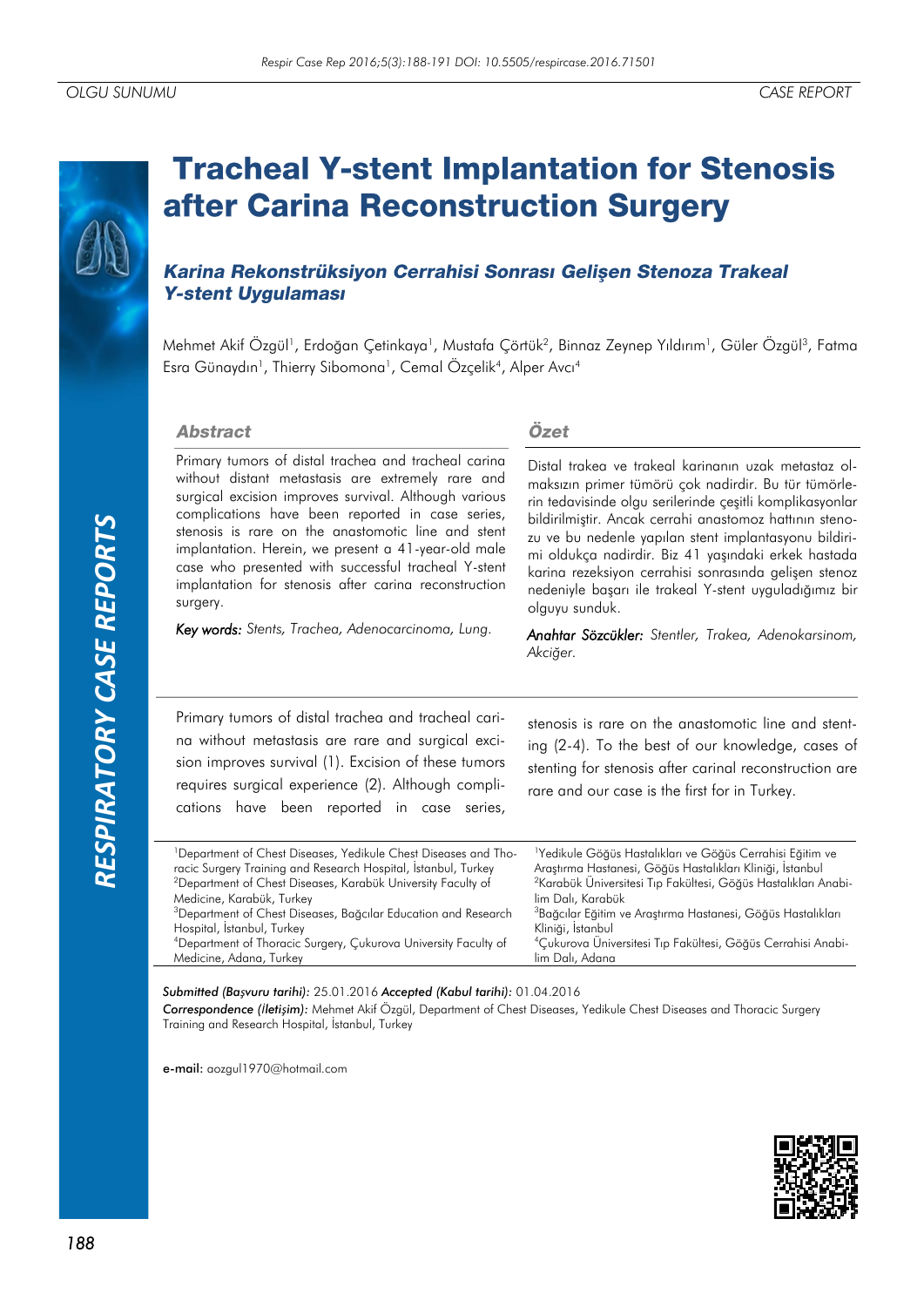### CASE

A 41-year-old male was admitted to outpatient clinic with cough and dyspnea for 10 months. Computed tomography (CT) revealed a mass lesion compressing trachea and tracheal carina (Figure 1). Fiberoptic bronchoscopy findings were normal, except the extrinsic tracheal and carinal compression. Biopsy and bronchial lavage were performed using fiberoptic bronchoscopy; however, it was non-diagnostic. An adenocarcinoma originating from trachea was diagnosed by thoracotomy. Since no metastasis was detected, the right and left upper lobes, the carina, and distal end of trachea were resected. The carina was reconstructed using end-to-end anastomosis between the trachea and intermediate bronchia (Figure 2). Adjuvant radiotherapy was administered. Two months after surgery dyspnea and cough restarted. Bilaterally diminished respiratory sounds were found in physical examination. Laboratory findings were normal. Although the chest X-ray was normal, partial obstruction of right main bronchus was detected on CT (Figure 3). Rigid bronchoscopy showed 90% obstruction of right main bronchus by complex stenosis and 70% obstruction of left main bronchus by mixed stenosis (Figure 4). Fibrotic tissue was removed and stenotic bronchi were dilated by progressively larger rigid tubes. 50% and 30% obstruction of the right and left bronchi respectively were present in the control rigid bronchoscopy so a Y-stent DumonTM (Novatech, La Ciotat, France) with a diameter of 15x12x12 mm and length of 2x2x1.5 cm was deployed without any complications (Figure 5). His symptoms diminished drastically after stenting. Five months later, the patient suffered from cough. Repeated bronchoscopy showed granulation tissue around the stent ridges. The stent was then removed and cryotherapy was performed on the granulation tissue. The patient is still asymptomatic during follow-up.

A written informed consent was obtained from the patient.



*Figure 1: A thoracic tomographic view of the mass which compressed from trachea posterior at preoperative term*



*Figure 2: A diagrammatic image of the carina which was prevented at airways and was recreated during surgery*



*Figure 3: A thoracic tomographic view of stenosis at right main bronchi whose level was main carina level at postoperative term*



*Figure 4: A bronchoscopic view of bilateral bronchial stenosis which was more obvious at right and carina level before stent use*

#### DISCUSSION

Involvement of tracheal carina in non-small cell lung cancer (NSCLC) is considered T4 according to current TNM staging; stage 3B disease (5). In these cases, surgical excision of the tumor has acceptable mortality and morbidity rates and has been shown to improve survival in carefully selected patients (6). Resectable primary non-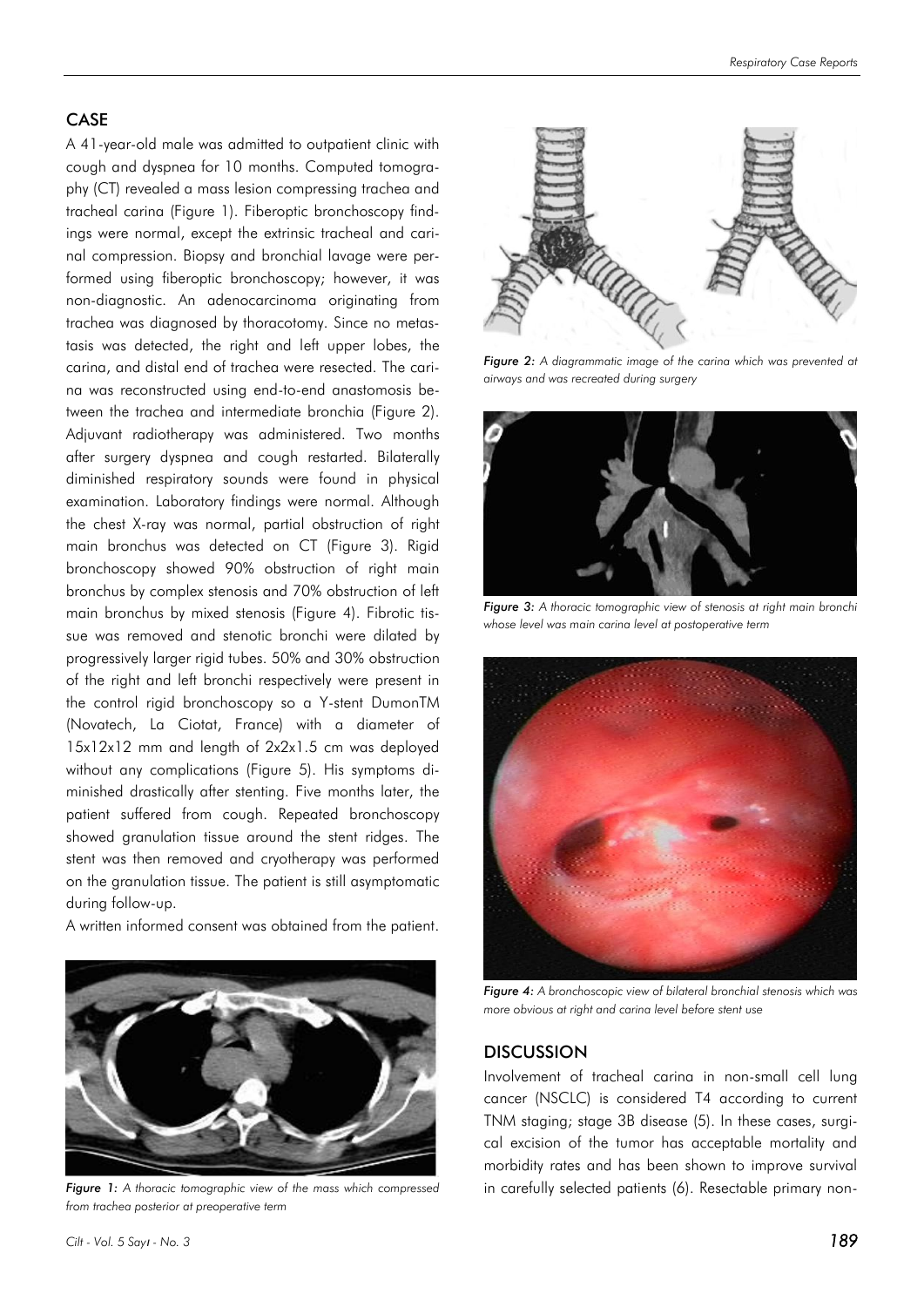small cell tumors of distal trachea and tracheal carina are rare which require experienced surgeon and anesthesiologist (2). In a case series published by Shin et al. (6), younger patients with improved physical conditions were found to be more suitable for surgery. A significant, but acceptable rise in morbidity was also reported in the same series.

Various benign and malignant lesions can cause central airway stenosis. Benign causes include Wegener's granulomatosis, sarcoidosis, post-intubation stenosis and tracheobronchial stenosis secondary to surgery (7). Surgical resection can be used for the treatment of this benign stenosis. Alternative methods commonly used are argon plasma coagulation, laser, electrocautery, mechanical dilatation and cryotherapy during bronchoscopy (7). Promising results have been reported for the use of electrocautery and balloon dilatation in post-intubation stenosis (8). Stent implantation is usually preferred in posttransplant stenosis (11) or stenosis occurring after resection of tumors located near the tracheal carina, as in our case (2,6,9,10).



*Figure 5: A bronchoscopic view of patency provided in main bronchus after stent use*

Benign stenosis is basically either complex or web-like. Increased risk of recurrence is reported in complex stenosis, if only mechanical dilatation is used (8). Our case suffered from bilateral stenosis, where the right side was complex and the left side was mixed type. The risk of recurrence was considerably high; therefore stenting was preferred.

Silicon stents have been widely used in airway obstructions for various reasons (12). Few cases of stenting for stenosis after carinal resection and reconstruction have

been reported to date. The first case of stenting for stenosis after carinal tumor resection was reported by Nomori et al. (3). In this case, expandable metallic stent (EMS) was used, granulation tissue developed during follow-up and the patient died at 24 months. Among the 30 cases presented by Shin et al. (2), three cases developed stenosis and stent was implemented in two. However, stent type and duration was not reported in the aforementioned study. In three series reported by Chida (9), Jiang (6) and Yamamoto (10); one of six cases, three of 41 cases, and two of nine cases required stenting, respectively. In these studies, Chida et al. (9) used metallic stents, Jiang et al. (6) used silicone stents, and Yamamoto et al. (10) used dynamic stents in four cases and silicone stents in two cases. Review of the literature revealed no other report on this patient group. In addition, there is no guideline or consensus on the safe duration for stents. Our patient complained of cough after five months and repeated bronchoscopy showed granulation tissue around stent ridges so the stent was removed.

Complications are common and can be severe in airway stents such as secretion retention, development of granulation tissue at the end of stent legs and migration, however; the latter two are seen less in Y stents. Granulation tissue around stent ridges developed after five months and the stent was removed in our case.

Stents are made of different materials. The main classes of stents are silicone stents and metal stents. Silicone stents are easily retractable, but they also have increased risk of migration and secretion retention compared to metal stents. On the other hand, while metal stents have a low risk of migration and secretion retention, they are more difficult to remove if necessary (12,13). We preferred silicone stent in our case to remove it easily later.

## **CONCLUSION**

Silicon Y-stent was used in our case thanks to its easy removability. This is the first case of stenting for stenosis, after carinal resection reported in Turkey. The procedure is relatively safe under optimum conditions and improves symptoms drastically.

## CONFLICTS OF INTEREST

None declared.

## AUTHOR CONTRIBUTIONS

Concept - M.A.Ö., E.Ç., M.Ç., B.Z.Y., G.Ö., F.E.G., T.S., C.Ö., A.A.; Planning and Design - M.A.Ö., E.Ç., M.Ç., B.Z.Y., G.Ö., F.E.G., T.S., C.Ö., A.A.; Supervision -